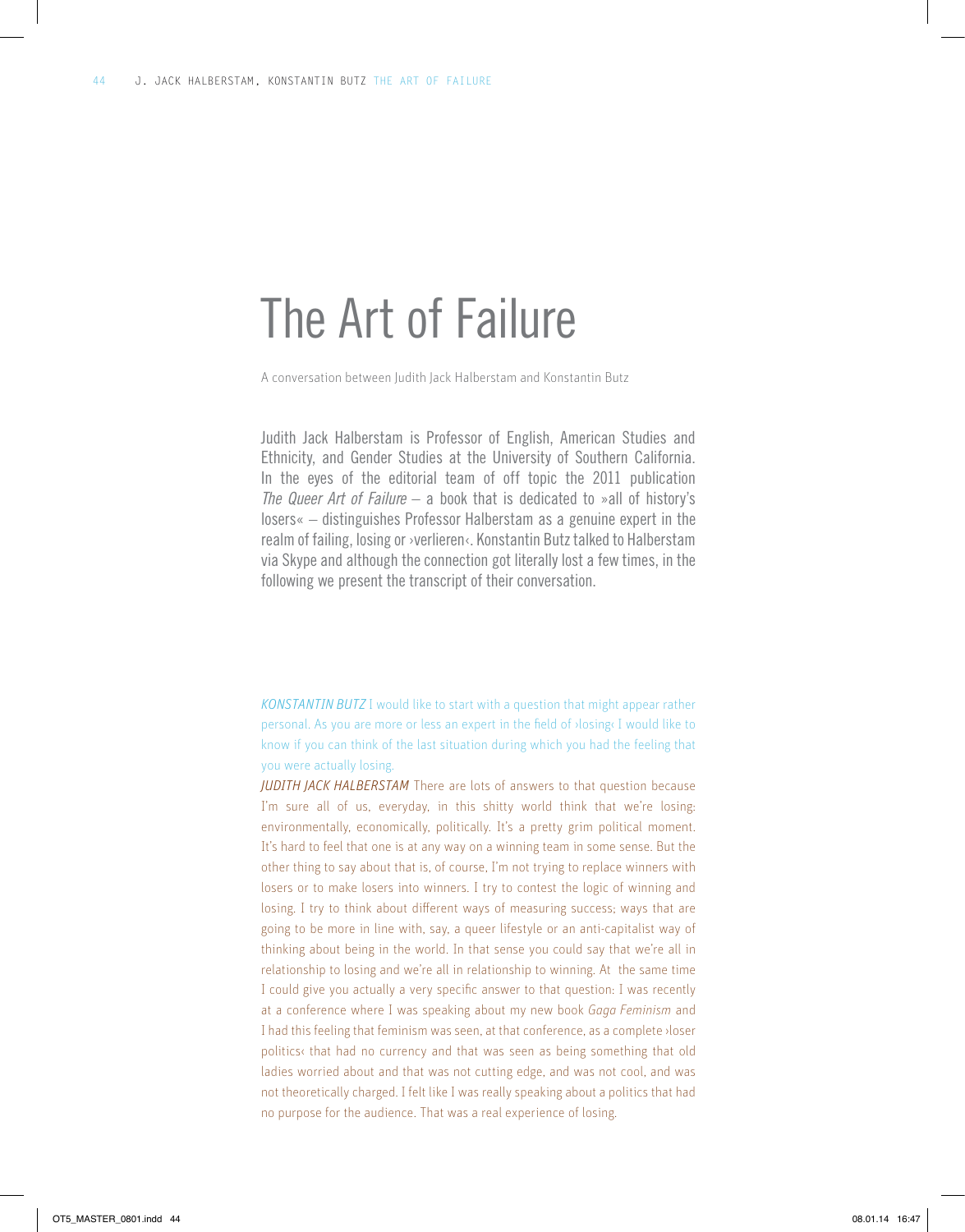You dedicate your book The Queer Art of Failure to <sub>all</sub> of history's losers. Could you give a concrete example of someone who might be considered a loser or someone you would definitely include in this dedication?

In the introduction to the book I use a brilliant piece of what we could call ›renegade history‹ by Peter Linebaugh and Marcus Rediker, which is called *The Many-Headed Hydra*. In that book they basically trace a very compact and compelling history of anti-capitalist struggle and they make a couple of different points that are of special interest to me. One is that as long as there has been capitalism there has been anti-capitalism. We should not imagine in the arrogance of the present day moment that we have invented anti-capitalist struggle. But they also show that many of these anti-capitalist groups — from the levelers and the diggers, to the Anabaptists, to the anti-slavery fighters — many of them, in their particular struggles, did lose. We are still living with capitalism. Nobody brought down capitalism. But it doesn't make it any more of a valid struggle or any less instructive as a historical example. So, that's a very concrete one. I also think anybody who grew up queer in the period that I grew up experiences themselves as some kind of loser — a loser in the sense set by heterosexual normativity. The losers of the world are by far the majority, you know i t



Hello!? Do you hear me?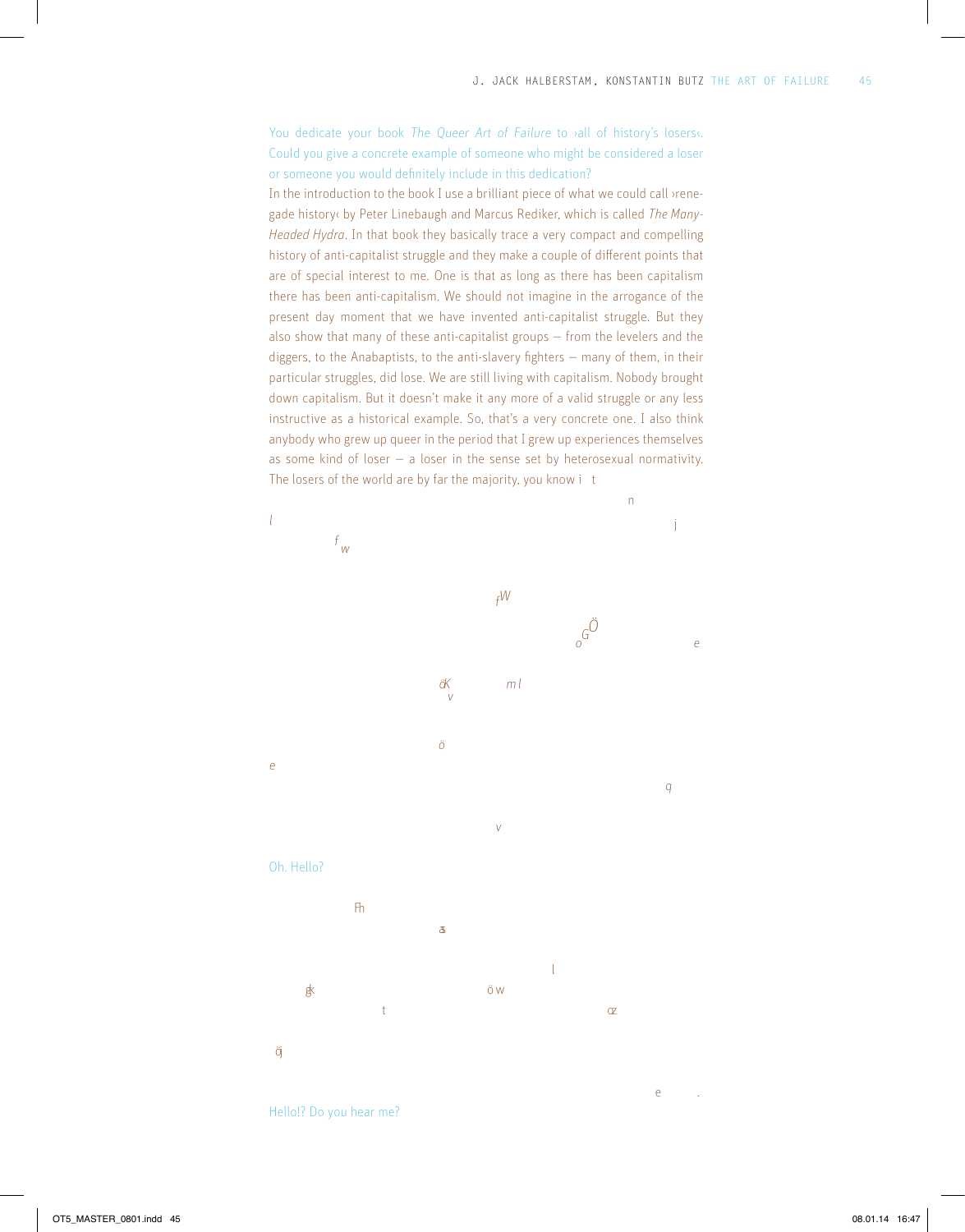

I think the connection is kind of bad right now. Do you mind if we switch off our cameras so that we just hear each other? That might improve the connection.



Can you still hear me?

# Yeah, now it's good. Do you hear me?

So, what I'm saying is … yeah, I can hear you. Do you hear me?

Yeah, perfect. So, another thing that you write about in your introduction is ›forgetting‹. You very convincingly connect that to the Foucauldian notion of discipline and that memory itself is a disciplinary mechanism; like a ›ritual of power‹ as Foucault might say. I was wondering what this means, very concretely, for our personal biographies or my personal biography for that matter. Do my lost memories basically constitute the more adequate or even more real biography of myself? That's probably true. That we are only in touch with the pieces of ourselves and our biography that remain memorialized. And that memorializing is a technique. As you say: a ritual of power, a form of ordering experiences and so on. What Freud called the unconscious is probably everything else. And if we don't want to use the psychoanalytical language anymore, there is always material that remains unavailable to us for all kinds of reasons. I think that my emphasis on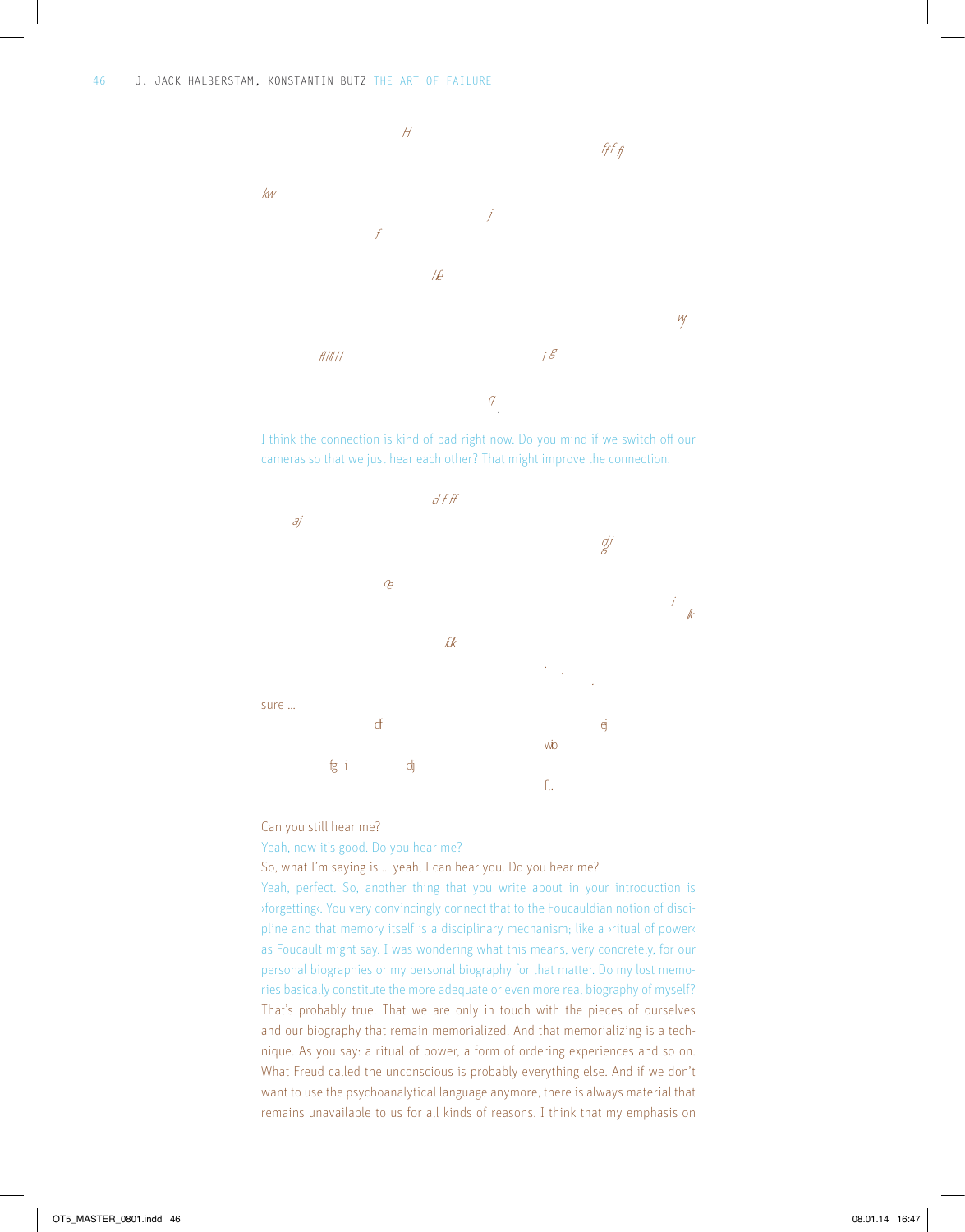forgetting was to try to get away from the very normalizing procedures of memory that summon memory only under certain conditions and under certain forms and then relegate forgetting to a very crude technique of power that I think is not an adequate description of forgetting. So I try to turn forgetting into another site of productivity that can be used for good or for ill. I mean it isn't simply a resistant form. It can easily be a mode used by official formats in order to propose only one kind of history, for example. Many people have commented on that. But at the same time forgetting can also creahuoklfidsfjalfgqfkö

Sorry! Hello!? I think the connection just... I will just call you again. Sometimes that helps. One second, please.

[calling again]

## Hello.

Yes. Sometimes that helps. I don't know. We will see.

I came closer to my modem. Maybe that will help the connection.

Right now it is pretty good.

Okay. Good. So, I was saying that I think that forgetfulness gets cast as the alibi for official power but is also a productive mode of being in relationship to oneself and the world. In the most simple way of saying it: If you forget things it allows you to create the world anew. And the example that I give in my book is Dory, the blue fish in the film Finding Nemo, who forgets who she is and where she is every few minutes and therefore is able to create her environment again from scratch. Well, but we are not fish, right? How could we productively or even consciously forget something? It seems oxymoronic: intentionally forgetting things. That is kind of hard…

And yet, it does happen. One example I could give you would be the queer person. The queer child who grows up in a heterosexual household and gets the training that heterosexuals give each other: a particular kind of training in being a man, a particular training in being a woman, a particular kind of orientation to getting married, a particular narrative of progressive development. And when you come out or when you begin to move through the world as a queer person you literally have to forget that training. So, I think that there are actually a lot of examples of people who do deliberately forget something that stands in the way of another kind of becoming.

At one point in your book you talk about failure and how failure comes accompanied by negative effects like disappointment, disillusionment, and despair. You describe this as an opportunity and explain that these negative effects could be used »to poke holes in the toxic positivity of contemporary life.« I think this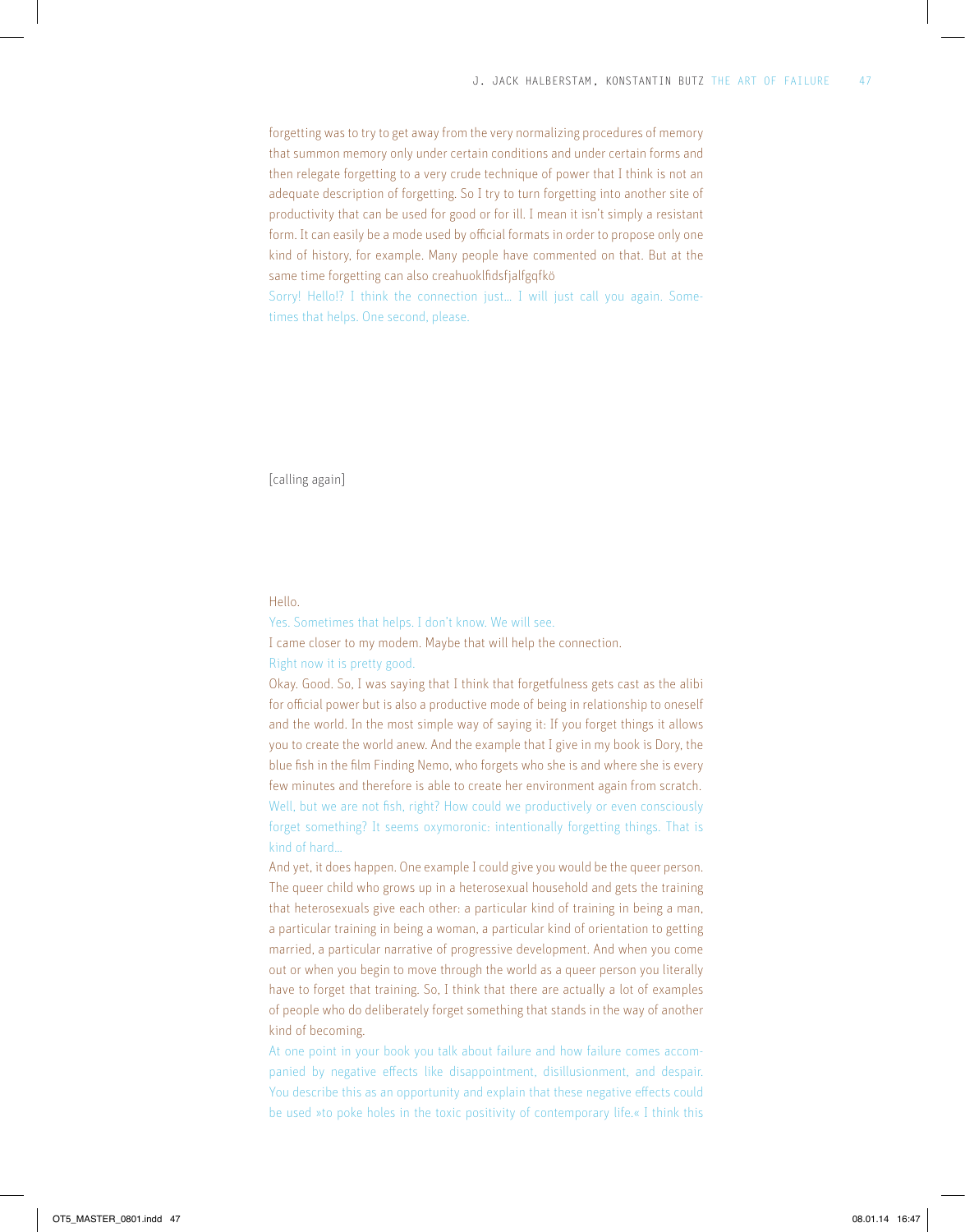sentence really sounds great but, again, I was wondering how this could actually be done. How can we render such negative experiences valuable although they really make us feel bad and sad? But maybe my question is already too much indebted to a discourse of success and failure…

No, you're right. I think you are asking good questions here because you're saying to me: »This sounds really cool and it sounds like a very important thing to do; to poke holes in the toxic positivity of everyday life or whatever. But at the same time we have to grapple with the material sensation of losing, which is not pleasant, which is not something to be all kind of goofy and happy about…« I take that very seriously but I think what I was trying to get at is that toxic positivity is actually accompanied by this other suite of feelings. For example the suburban housewife who wanted nothing more than to own this house on this street in this county and is now sucking up prescription pills to get through the day. There is a way in which disappointment and despair accompanies toxic positivity rather than being something that stands in opposition to it, if you know what I'm saying. But at the same time I'm trying to acknowledge that disappointment, despair, depression are also unavoidable sentiments and to train ourselves only to look for the positive has a kind of fascism to it, too. It has a kind of forced element of cheerfulness that in the end is manipulative and possibly invested in a particular model of the good, the true, the happy that we might want to be suspicious of.

Maybe this brings us back to *>*losing< a little bit. Would you agree that a lot of the implications of your writing are somehow connected to the notion of ›losing control<sup>?</sup> You are talking about things like disruption, anarchy, becoming different, and escaping discourses of normativity. This all has something to do with overcoming control. Is a loss of control something you are struggling for?

In this new book that I'm currently working on I become very interested in anarchy. Not anarchy from the late 19th or early 20th Century but new forms of anarchy. So that question that you are asking is very perceptive. I think you can see in The Queer Art of Failure that there is some sort of orientation to an anarchist kind of ethos. I wouldn't simply put it as a critique of control or an attempt to break free of control so much as really trying to experiment with different modes of rule and power and governance that don't just organize themselves in terms of state and citizenry but have lots of different logics and take many, many different forms. I'm trying to think about that now in a different project.

In The Queer Art of Failure there is this great quote by Quentin Crisp: »If at first you don't succeed, failure may be your style.« On the one hand this seems terrific and sounds pretty cool but on the other hand it also made me think about style and style as form of symbolic currency. For example twenty years ago Beck wrote this song *Loser*. That was a time when the whole grunge movement was going on in the aftermath of the punk movement and it seems as if at that point losing became something like a really popular style. Losing became cool and stylish and thus a form of success. What is your take on that?

There are two things you mentioned. One of them is Quentin Crisp's quotation and then on the other hand a kind of grungy version of losing that became quite popular in the 1990's and almost had a kind of hip appeal to it, ironically. In the first case, Quentin Crisp, that's a very historically located and very queer way of thinking about failure and success and that's why I use the epigraph so much in the book. He's somebody who made a long life out of turning failure into a style. There is his failure to maintain a job, his failure to be a civil servant (if you think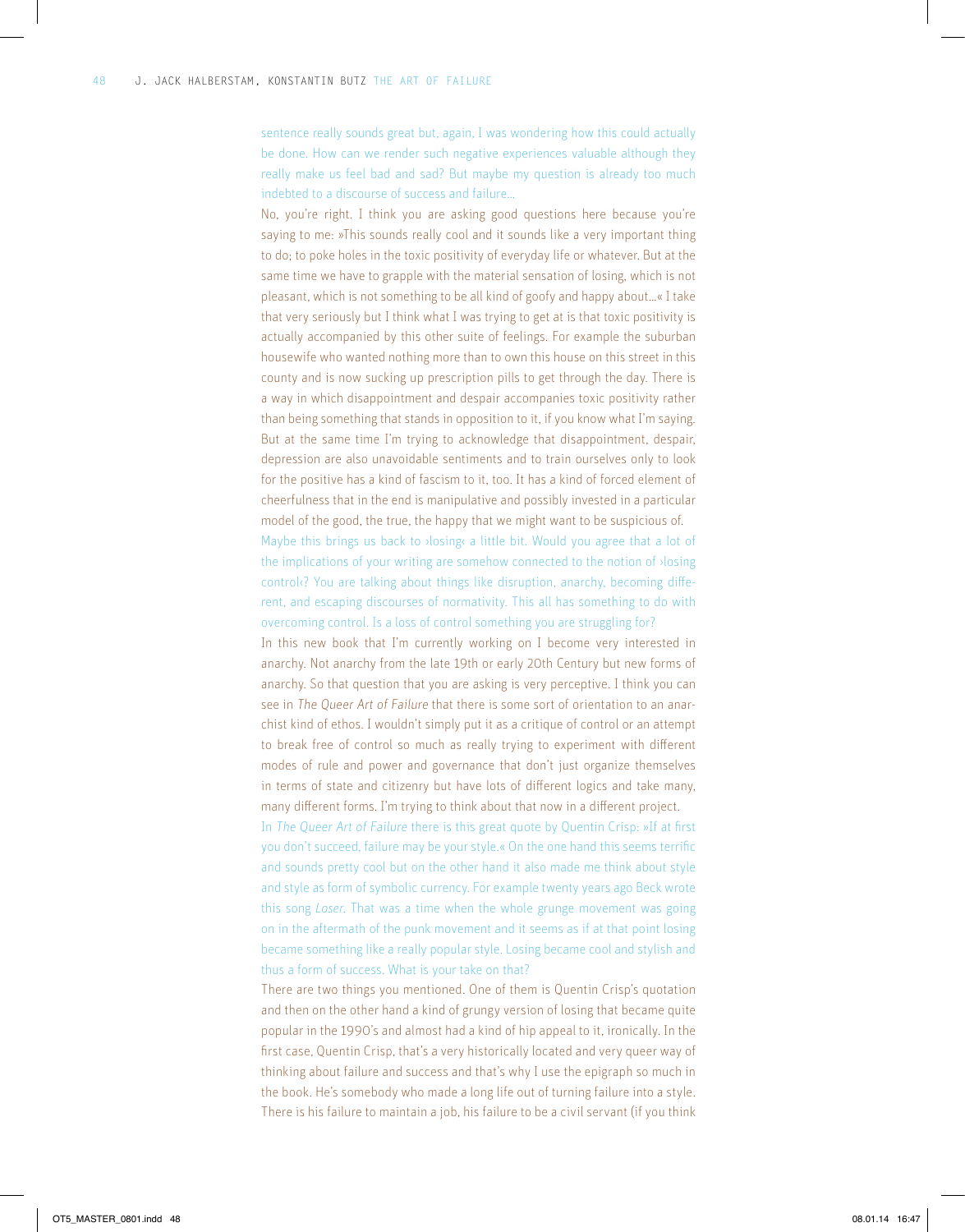of his biography: The Naked Civil Servant), his failure to be a man, to be married, to be heterosexual. All of those things actually became the basis for him for a lifestyle and for a way of being in the world. He turned all the ways in which he was seen as being somebody who was failing into being. Rather than saying, »Oh my gosh, I'm failing, I need to try harder«, he is really taking aim of this Protestant work ethic that says, »If at first you don't succeed, try and try again!« And his response is something like, »If at first you don't succeed, why would you keep trying? If you don't succeed, then maybe you are born to fail and you need to turn this failure into something.« So, that is one thing. Then, when you get grungy people, slackers, hipster white guys with grungy clothes who are approximating losing, failing, who are kind of opting out of work, who are turning being nerds into something sexy as in the Judd Apatow films; for me that's a different thing. That's a kind of reinvesting the category of loser with new commodity force. It becomes a new category, a new category for white guys that can again be turned into another form of winning. When you have other kinds of characters who are nerdy, if you have nerdy girls or if you have nerdy sissy-boys or dykes, these people don't become a new source of sexiness or a new heroic figure. They are just losers. But there is something about the force of the way we have constructed our identity politics that allows for white guys to always be situated in modes that can be recuperated. Beck being a loser nets him millions of dollars. And Beck is also a Scientologist. For me that really says something about the category of losing that he is invested in. Scientology is a cult that is deeply invested in the specialness of certain individuals. While on the outside he may be singing about being a loser, on the inside he's actually deeply invested in a very elitist understanding of self and other. So, I'm suspicious of a recuperative relationship to the loser that then nets these kinds of guys millions of dollars.

I'm asking these questions from a certain position I have in academia. And you have a certain position in academia as well and you are also writing about that. There are certain standards that evaluate students and…

I lost you, Konstantin!

Oh! Do you hear me? Hello?

Yeah, I hear you now. You came back in!

Okay. Sorry, I don't know what happened. What I was asking was basically: How do you cope with the notion of success in the academic world?

The sound is cutting in and out. I don't know if I got you…

Sorry, I will just call you again. That helped the last time. One moment, please.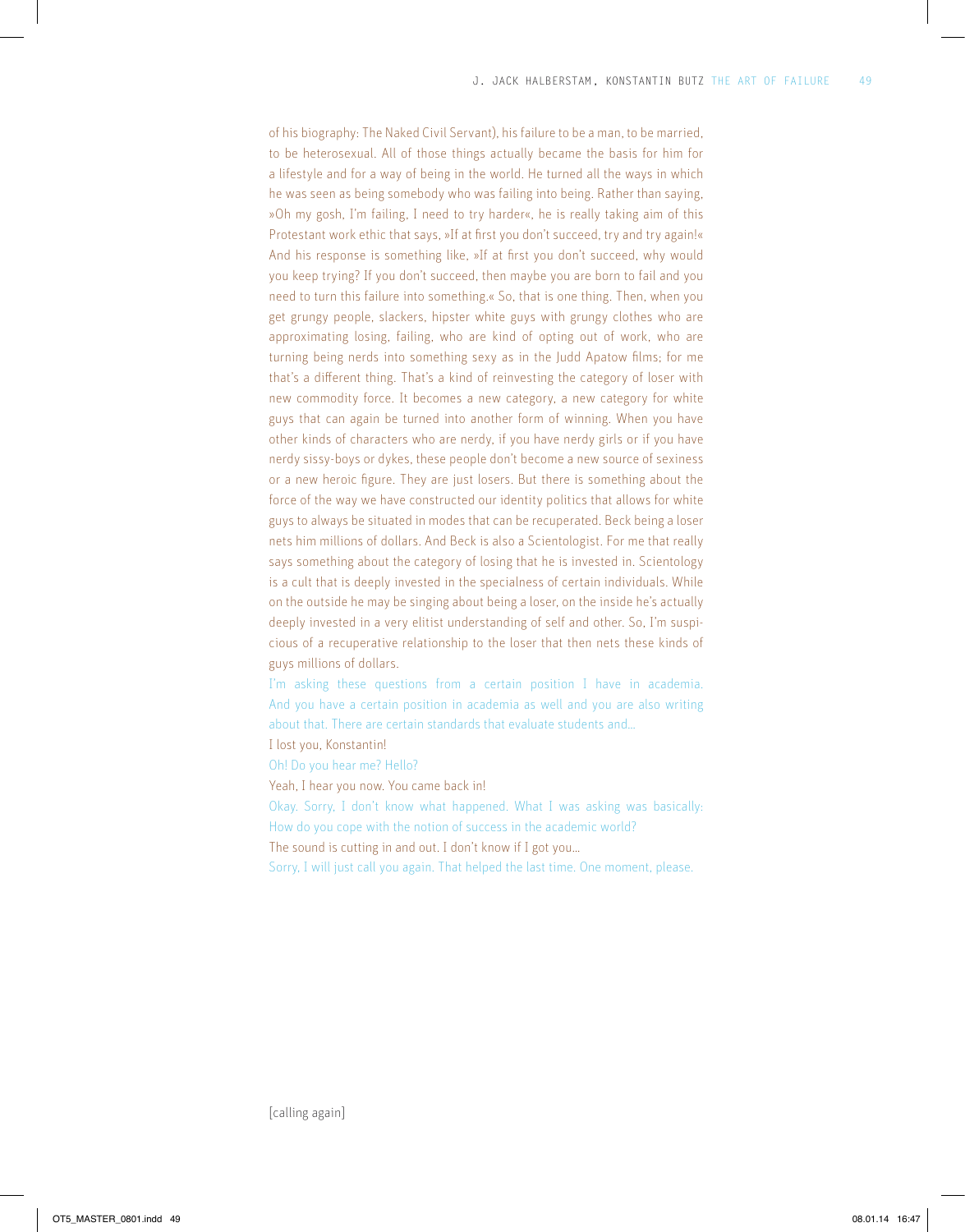#### Hi.

## Okay. Here we go…

Okay, I think you were asking how we can think about winning, losing, failing and succeeding in the context of academia, is that right?

# Exactly, that's right.

Well, like you said, we have certain standards by which we measure success in academia and they're just as disciplining and normative as the standards of success and failure anywhere else. We are oriented to certain modes of knowledge and ignore other modes; we privilege canonical archives and bodies of work; we are suspicious of subcultural archives or less interested in theories of resistance and theories of oppositionality; we are more interested in theories of domination and theories of hegemony. I think that academia, like any other institution, sorts out success and failure and does so using many of the same techniques of measuring success according to standardized exams, measuring knowledge in terms of disciplinary rigor, excluding certain forms of knowledge, casting certain forms of knowledge as debased and somehow crude or uncomplicated. And sometimes, as Fred Moten and Stefano Harney put it in their manifesto for the undercommons, often it is so-called critical academics and subversive academics, people who think of themselves as critical, who are also enforcing many of these normative regulations. Moten and Harney argue for a certain kind of fugitivity, that we are in the institution but not of it. They argue that we should be engaged not in the production of knowledge but in study. We should study together; we should think together and we should not always allow everything we do to be counted by the institution or accountable to the institution and this means doing things that are not simply about your CV. It means organizing studying outside of the university while remaining open to knowledge that comes from the university. It means not getting invested in a kind of Frankfurt School notion of high and low knowledge forms: being invested in the avant-garde while being critical of the popular. Those kinds of fixed dialectical oppositions are part of institutionalization.

Is there any way that you could break this down as an advice for someone who starts entering this system as a student?

Well, I love that idea and in fact when I was going around with The Queer Art of Failure to do book store talks I presented people with five rules for how to »fail better« (to quote Samuel Beckett) because a lot of people would come up to me and say, »Ok, how do I do this thing of ›losing‹?« They wanted to learn how to be a better failure… It does not really work that way but I do think there are certain principles: Accepting losing as being part of what it means to be in the world; being suspicious of the logics of success and winning; recognizing what kinds of subject positions losing attaches to; thinking small and getting down to the micro-level rather than being invested in producing a grand theory of something that everyone signs on to; and then, my final sort of strategy for losing is to turn to these more popular archives of culture. Like animated films, to find ways in which people in animation — where the human form does not constrict the art history — come up with all kinds of ways of thinking about not just being in the world but being in relation to others that is not a competitive being but is a cooperative being and seeks something beyond personal success and instead reaches out to a larger collective landscape of what would constitute a better way of being together in the world. And that sounds impossibly kind of cheery, optimistic, and hopeful for a project that is about losing but